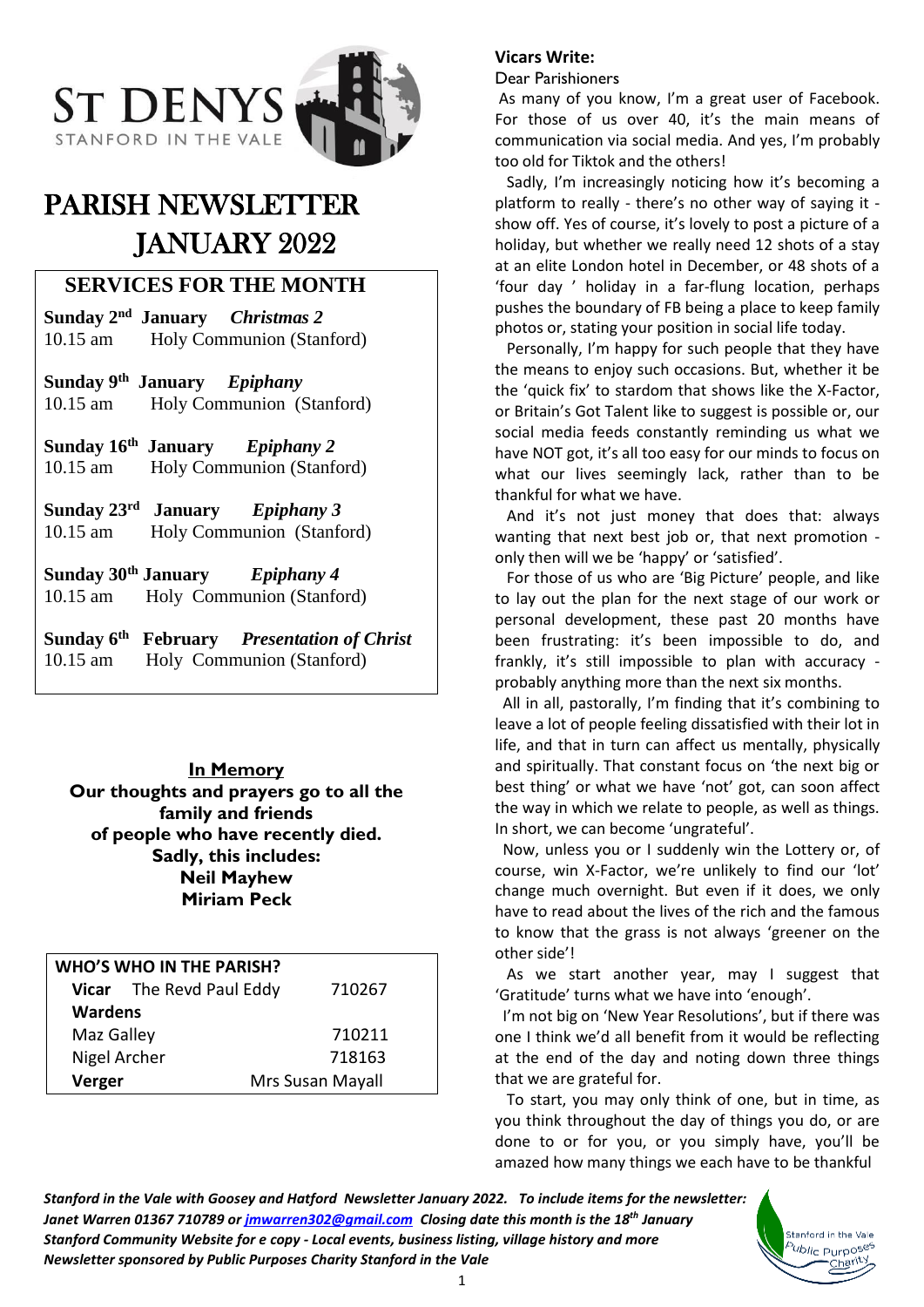and grateful for. And studies show that by acknowledging what we have, and expressing gratitude can help our mental health - keeping us in balance.

 One of my favourite passages in the Bible talks of how we are not to be anxious (or ungrateful), but to pray constantly that God would supply our needs. But we are to do that 'with thankfulness'. Thankfulness, because of what God has already given us, and thankfulness, in faith, that He will supply our needs, not necessarily our wants.

 If we do that, the Bible says, 'the peace of God, which passes all understanding, will guard our hearts and our minds'.

 And when that happens, we really do have something to be grateful for!

A very Happy New Year!

Paul Revd Paul A Eddy Vicar, St Denys Church

# **SITV Helpers**

**SITV HELPERS** are still on hand if anyone in the village requires help with:

- Shopping
- Posting letters
- Prescriptions
- Just for a talk

during these challenging times or any other emergency. We have a Facebook page "**SITV Helpers**" where helpful information is shared. Any other problems or concerns contact [sitvhelp@gmail.com](mailto:sitvhelp@gmail.com) – phone number 07710760894 or 07891013114. Also contact, if you are happy to join this group

and be on hand should help be needed.

**Wantage Advice Centre** is also there to refer families for food and heating vouchers. They are also able to offer advice on legal matters, benefit, education, housing etc over the phone. Contact them on -

01235 765348 [/ help@wantageadvice.org.uk](mailto:help@wantageadvice.org.uk) Very many thanks to all again

> **The next Parish Council Meeting is on Wednesday 5 th January 2022 in the Large Village Hall at 7.30 pm**

Members of the public are welcome to attend. Details published via our web site and noticeboards**.**

## **Stanford in the Vale Local History Society**

Happy New Year to all our members Join us in the large village hall at 7.30 on **Wednesday 12 January** for a talk on "West Berkshire in the Anglo-Saxon Period" By David Peacock

## **U3A**

#### Dear all

There is still uncertainty as to whether January Japes will go ahead but we have a very popular speaker Val Calderbank who will talk by Zoom from the Corn Exchange on Thursday 13th January at 2.30pm. Valerie will talk about "Exploring the Universe". She will discuss the equipment available to the amateur to help explore the Universe and discuss the major observatories in the world, and what they have achieved. The talk will also consider the satellites "out there" and what they are doing. Valerie has spoken to us several times before and so this talk is strongly recommended. If you are watching by Zoom the link will be sent to all members a few days before.

# **STANFORD IN THE VALE WI**

Covid permitting, we will meet at **7.30 pm in the Village Hall on Wednesday 19th January** for a recycling or regifting evening. If you have any unwanted items such as Christmas presents, bring them along and swap them for something that appeals more to you. Any queries, ring Joan on 01367 710562.

**Stanford Volunteer Taxi Service** If you need transport for a medical appointment please phone **MARJORIE GOODING 01367 710656** As much notice about any appointments makes

things easier and more drivers would be greatly appreciated

> Stanford in the Vale <sup>b</sup>ublic Purpo<sup>ses</sup>

*Stanford in the Vale with Goosey and Hatford Newsletter January 2022. To include items for the newsletter: Janet Warren 01367 710789 or [jmwarren302@gmail.com](mailto:jmwarren302@gmail.com) Closing date this month is the 18th January Stanford Community Website for e copy - Local events, business listing, village history and more Newsletter sponsored by Public Purposes Charity Stanford in the Vale*



 $\overline{\phantom{a}}$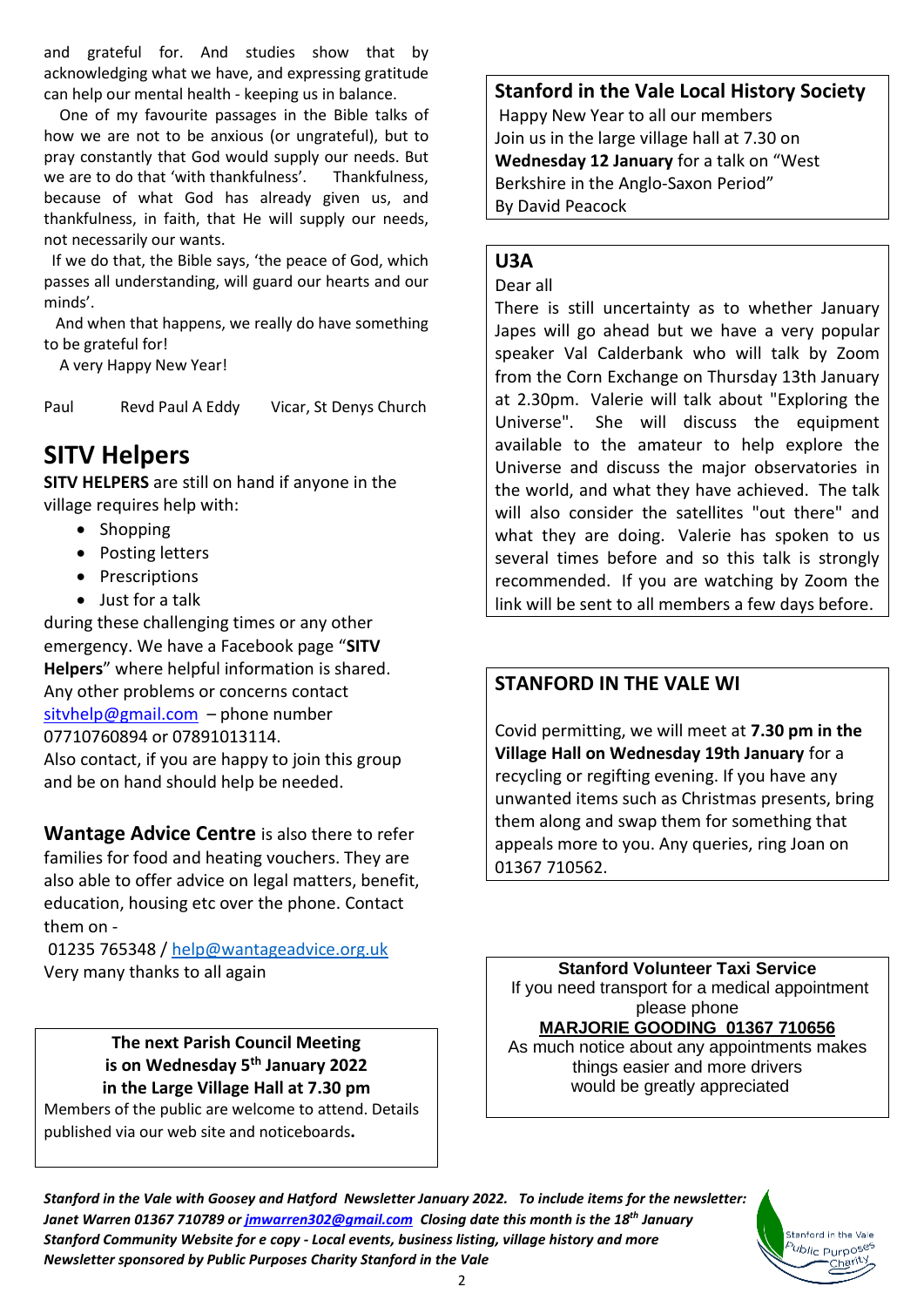# Aladdin

ひんかんかんかんかんかん



A traditional pantomime suitable for all the family. Stanford Drama Group presents Aladdin by Ben Crocker.

Will Abanazar change his wicked ways? Will Aladdin get his Princess? Come and join us to find out!!

VENUE: **Stanford in the Vale Village Hall** 

DATES: **Thursday 3rd February 7.30pm, Friday 4th February 7.30pm, Saturday 5th February 2.30pm Matinee and 7.30pm. Doors open at 7pm for evening performances and 2pm for the Matinee.**

TICKETS: £8 and £6 for concessions. Tickets are available from Stanford Coffee Shop (next door to the Co-op). Cash please. A Bar is available for all evening performances. For all enquiries please call 01367 710400. 

## **WHEELCHAIR LOAN**

**A reminder that the village wheelchair is available, for temporary loan, to any resident of Stanford in the Vale. Day trips out, temporary mobility problems, visitors with disabilities etc. For more information phone 01367 710724**

# **Help with Newsletter Delivery**

Is there anyone on the new 'Riverside Estate' willing to deliver these newsletters to your estate? E mail me - [jmwarren302@gmail.com](mailto:jmwarren302@gmail.com)

# **Diary dates for 2022**



 **Village Celebrations for the Queen's Platinum Jubilee** 

 **Sunday June 5 th 2022** 

**On the football field.** More details next month

**Stanford Summer Festival Returns Saturday 18 th June and Sunday 19 th June 2022**

## **Pre-school news – December**

We have had an exciting term with the children really enjoying the build up to Christmas. They have spent long periods of time in the Elf Workshop dressing up, wrapping presents, writing letters to Santa and writing labels for presents. They also enjoyed making their own salt dough decorations to take home and selected a variety of resources to make their own Christmas cards.

They have enjoyed learning the Christmas songs and delighted everyone that came along to watch them at the church for our Christmas Performance.

Earlier on in the term we enjoyed the surprise arrival of snow which has endless learning opportunities but also is a huge amount of fun. We ventured out to the park to play in the untouched snow and had such fun.

The Pre-school operates a waiting list. If you are interested in registering your child with us please visit [www.stanfordpreschool.org.uk](http://www.stanfordpreschool.org.uk/) and complete a Pre-Registration form or contact the Pre-school on 01367 71869

> Stanford in the Vale <sup>5</sup>ublic Purpo<sup>ses</sup>

*Stanford in the Vale with Goosey and Hatford Newsletter January 2022. To include items for the newsletter: Janet Warren 01367 710789 or [jmwarren302@gmail.com](mailto:jmwarren302@gmail.com) Closing date this month is the 18th January Stanford Community Website for e copy - Local events, business listing, village history and more Newsletter sponsored by Public Purposes Charity Stanford in the Vale*